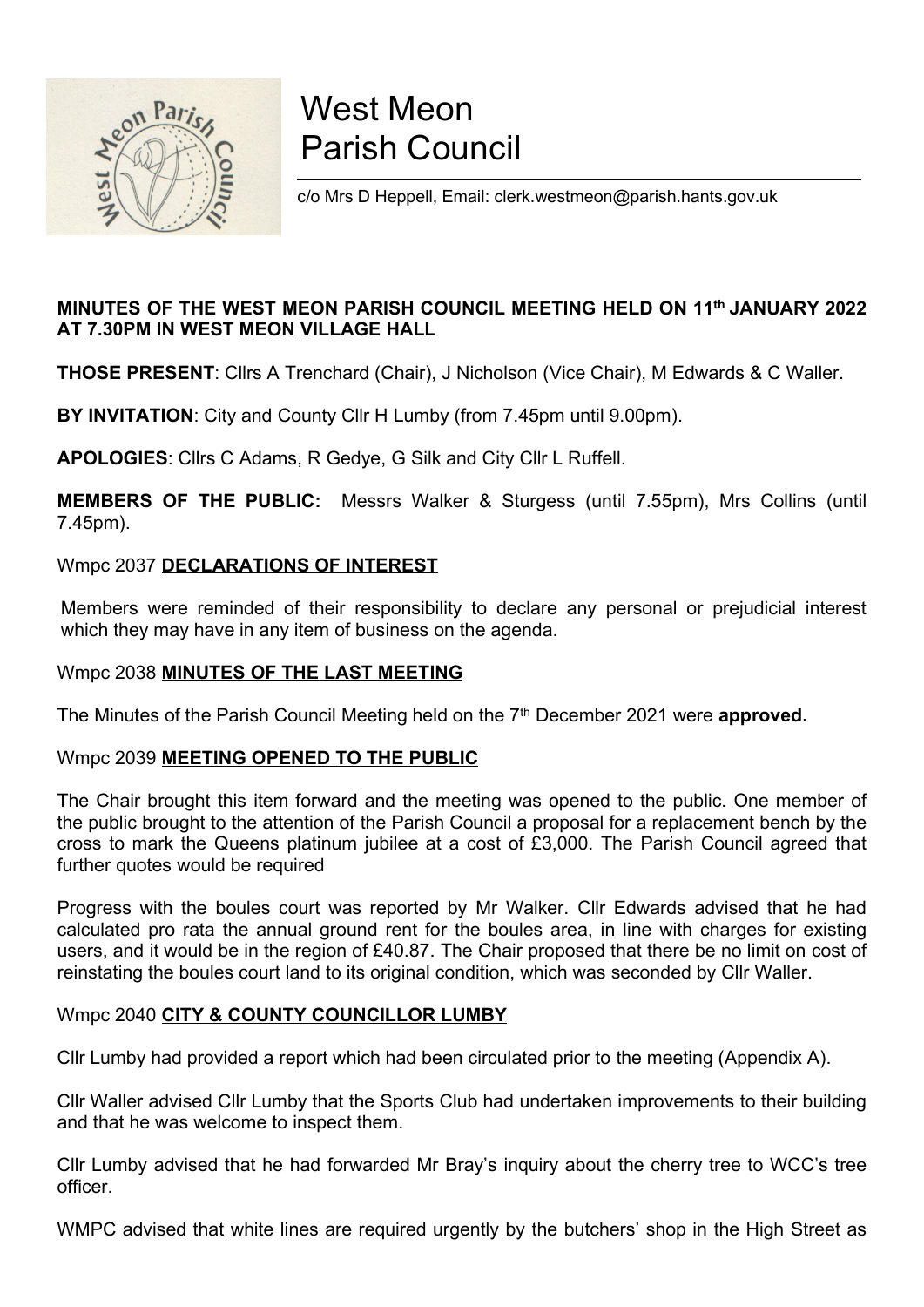there have been dangerous issues with buses.

#### Wmpc 2041 CLERK'S REPORT

The clerk circulated an email from HALC on the protocol for Parish Council meetings to be held online. The advice includes guidance on meetings and risk assessments.

The internal auditor's risk assessment on  $14<sup>th</sup>$  January 2022 will be held online, and a follow up meeting with councillors to discuss the financial regulations will be held with the auditor at the village hall on 28<sup>th</sup> January 2022.

The play area inspections by WCC are due in January 2022 for the recreation ground and Meonwara.

#### TO RECEIVE WORKING GROUPS

#### Wmpc 2042 PLANNING

SDNP/21/04676/HOUS North Lodge Alton Meon Petersfield Hampshire GU321LQ Proposal: Single-storey Extension to Existing Detached Dwelling. It was agreed that no objections be raised.

#### Wmpc 2043 HIGHWAYS AND TRANSPORTATION

Cllr Edwards advised that he would check the beech tree at Station Road.

It was **agreed** that the Clerk would write to HCC requesting that Footpath 28 by the cross/Thatch Cottage has the posts reinstated.

It was agreed that the Clerk would write to the Footpath Officer at HCC about reinstating the two steps by the disused railway Footpath No 1.

Simon Telford will be asked to fulfil the role of Footpath Officer for WMPC.

#### Wmpc 2044 COMMUNITY, HOUSING AND RECREATION

Items for the Parish News to include that the Lengthsman is due in March 2022, parking issues outside the butchers' shop, and that any complaints about obstructions to parking of wheelie bins and boxes should be reported to HCC.

#### Wmpc 2045 FINANCE AND ADMINISTRATION

The Chair proposed that there be no limit on the cost of reinstating the boules court land to its original condition, which was seconded by Cllr Waller. It was unanimously **agreed** by the Parish Council that West Meon Sports Club would apply for planning permission for a boules court, provided that consultation was undertaken with interested parties.

WMPC precept forms have been submitted to WCC as agreed at the 7<sup>th</sup> December 2021 meeting, with an increase of 3% from £34,234.00 to £35,261.00.

Following HALC guidance on holding Parish Meetings during the Covid pandemic, it was agreed that WMPC's previous guidance should be reinstated in order to hold online Parish meetings if necessary.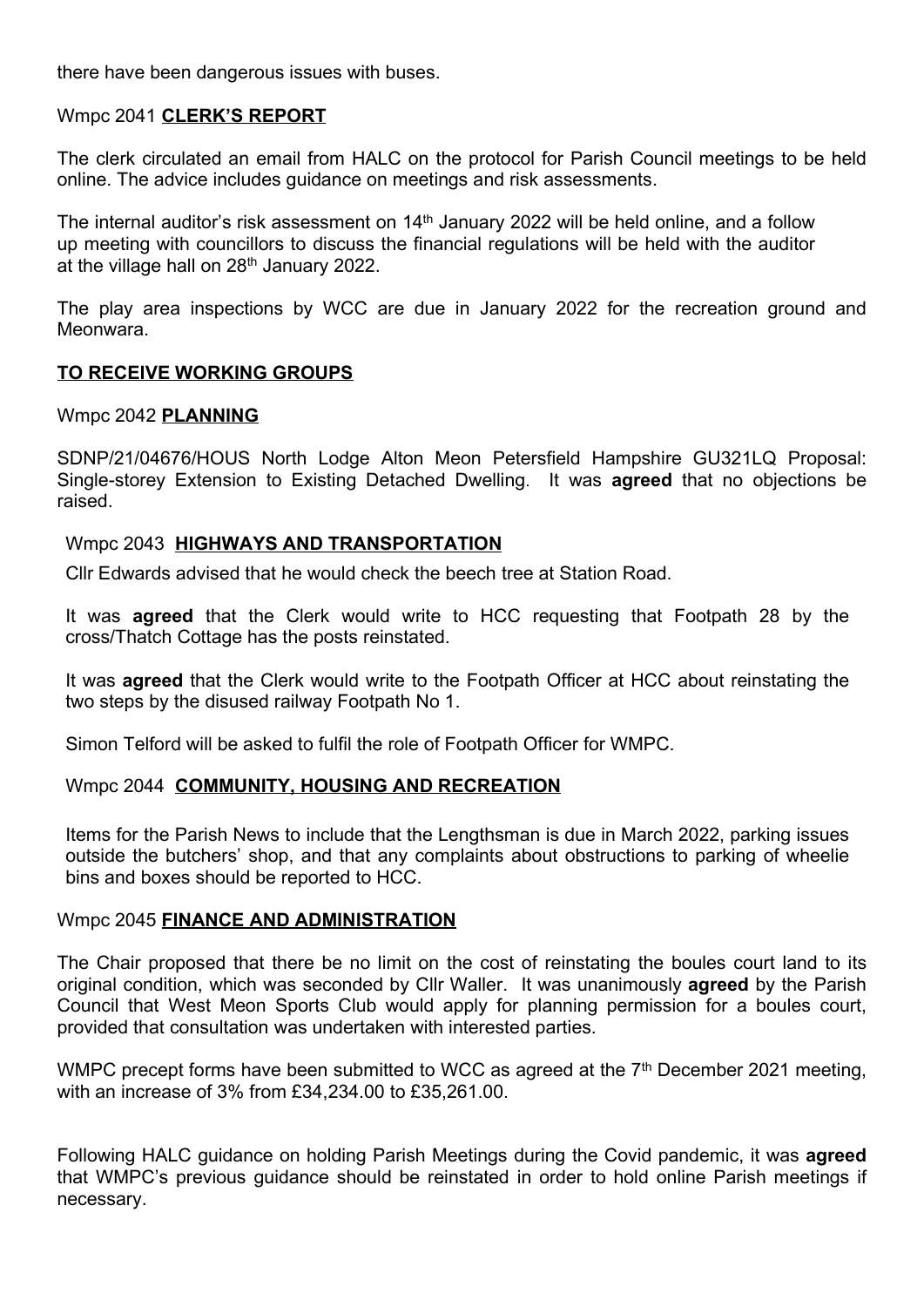Cllr Edwards reported on progress with meetings about the three lease agreements with the rifle club, village hall and sports club. It was agreed that the three parties should take independent advice about their lease from their own solicitors.

It was unanimously **agreed** to approve the previous quote from Arborventure for work on the ash trees on the recreation area.

#### Schedule of payments

#### Payments 11th January 2022

| <b>HCC Lighting</b><br><b>Will Hillier</b><br><b>Will Hillier</b>                  | £466.30<br>£120.00<br>£310.00 |
|------------------------------------------------------------------------------------|-------------------------------|
| WM Village Hall INVOICE No 820                                                     | £56.00                        |
| WM Village Hall INVOICE No800                                                      | £42.00                        |
| WM Village Hall INVOICE No848                                                      | £14.00                        |
| Renewal OSC Cyber Insurance<br><b>WCC Dog Bins</b><br><b>BACS D Heppell salary</b> | £319.20<br>£130.00            |
| <b>Expenses D Heppell</b><br><b>BACS HMRC</b>                                      | £52.68<br>£31.60              |

It was resolved that the schedule of payments listed above be approved.

#### Wmpc 2046 ITEMS TO BE CONSIDERED AT THE NEXT MEETING

Ditches, lease agreement, Platinum Jubilee bench and tree on the recreation ground, war memorial cleaning, VDS, grants.

#### Wmpc 2047 DATE OF NEXT MEETING

Tuesday 1<sup>st</sup> Feb, 1<sup>st</sup> March, 5<sup>th</sup> April, 10<sup>th</sup> May, 14<sup>th</sup> June, 5<sup>th</sup> July, all at 7.30pm in the Village Hall.

Meeting finished at 9.10

pm

Chair ……………………….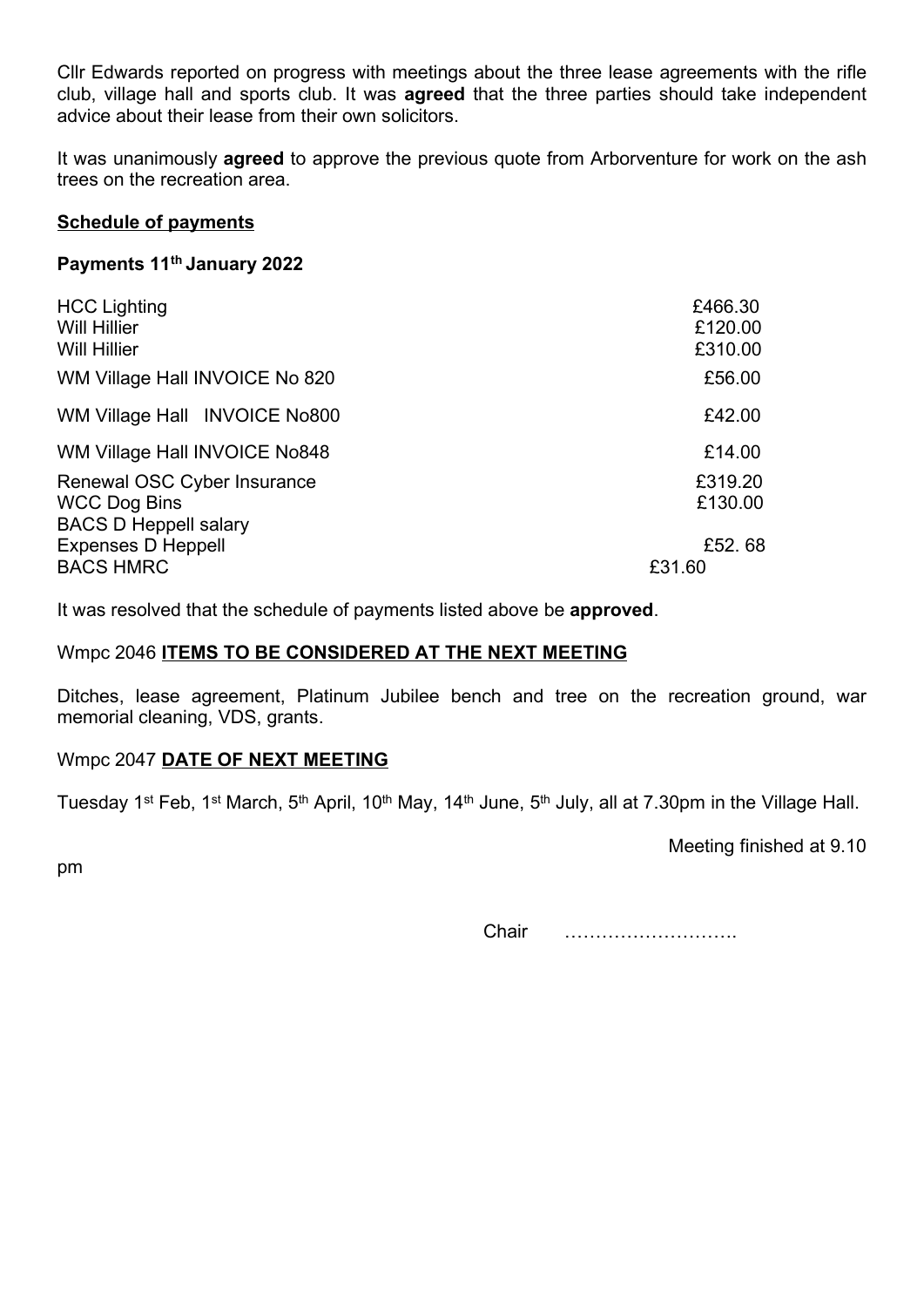# Appendix A Winchester City Councillor Report January 2022

# 1. Roads update

For those concerned about motorbike noise and speeding, especially near the A32 and the A272, there is to be a parish update on Teams at 1pm on Friday 14th January. Attendees will include the PCC Donna Jones, local MPs Flick Drummond and Damian Hinds as well as HCC Councillor Russell Oppenheimer, who is responsible for roads at HCC. Details have been circulated to parishes, do let us know if you don't have them and we will send these over. Statistics have been published by Hampshire Highways for Winchester District for last November. In that month 49 emergencies were attended, 4,440 gullies and other drainage were cleared and 766 potholes were fixed. In addition, they also coped with Storms Arwen and Barra, keeping the roads clear of fallen trees and other vegetation, debris and excess water. General road problems should be reported online at

http://www.hants.gov.uk/transport/roadmaintenance/roadproblems.

Emergency issues on the highway can be reported outside of office hours by calling 101. In any emergency where there is a danger to life, call 999. Highway operations are continuing as normal during the Plan B restrictions. Parishes are advised to check their blue grit bins are all full in case of freezing temperatures and to contact Hampshire County Council if any need replenishing. This can be done either online at

https://www.hants.gov.uk/transport/roadmaintenance or by emailing roads@hants.gov.uk.

Going forward, Hampshire County Council has agreed to put extra "recurring" funding into highway maintenance, equating to about £7 million per year, from April this year.

# 2. Trains update

South Western Railways have confirmed that the onset of the Omicron variant is causing a shortage of staff across its business, leading to short term cancellations.

As a result they will be introducing a new, consolidated timetable from Monday 17 January 2022. They say that their "focus is on producing a timetable that is deliverable so that we improve reliability for our customers, and caters for key workers, school pupils and those who cannot work from home. We will be publishing further details on our new timetable online as soon as we can in the new year"

Given the risk of short notice cancellations or alterations, passengers are advised to check to see if your planned train is running as close to your time of travel as possible.

# 3. Central Winchester projects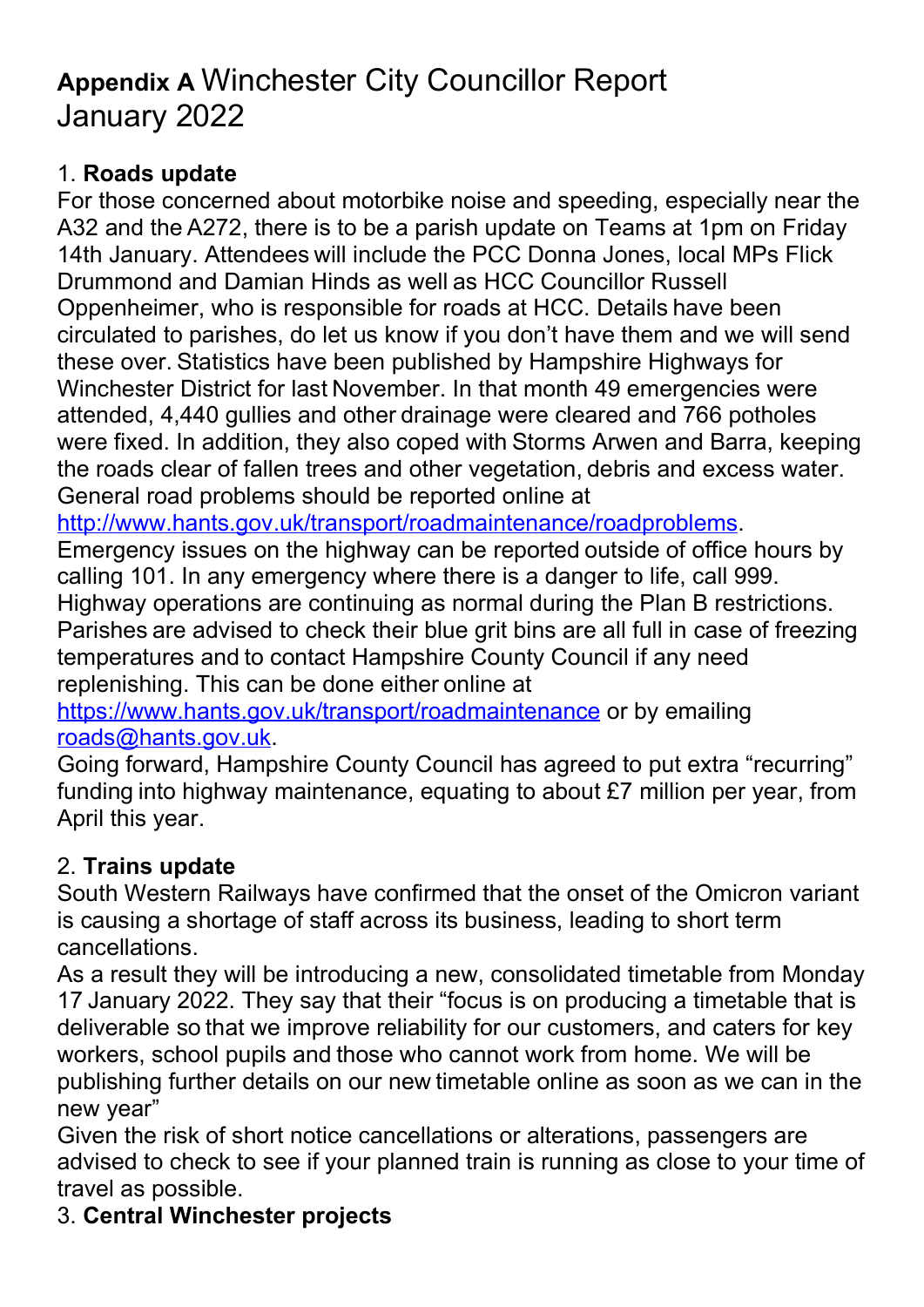We previously reported that Winchester City Council was looking to lease the site of the former River Park Leisure Centre to the University of Southampton. Due to procedural irregularities, the decision to do this will have to be rescinded and the proposal advertised. This is likely to occur at the end of January.

Separately, the council's cabinet has approved plans to commence a process to find a development partner for the Central Winchester Regeneration site (formerly known as Silver Hill). This is subject to formal approval by Council on 12th January.

# 4. Grants for businesses

The government has provided additional support for businesses in the hospitality and leisure sector by way of the new Omicron Hospitality and Leisure Grant. This is being distributed on its behalf by Winchester City Council. Eligible businesses can apply at

https://www.winchester.gov.uk/business/business-rates/important-informationon-business-rates.

Winchester City Council will also shortly be launching a grant to allocate the remainder of the discretionary grant support money it received from the government to help businesses impacted by the pandemic. This will be open to new applicants as well as those who have received grants before. Eligibility criteria will need to be met. It is likely that the application window will be relatively short so businesses are advised to respond promptly.

# 5. Garden waste collection

Collection of garden waste was suspended by Winchester City Council over the Christmas period to enable crews to be redeployed to assist the core refuse service. It will recommence in the weeks commencing 10th and 17th January (generally the second of those weeks for our area).

Christmas tree collection will also take place on that recommencement date, on the same day as the scheduled garden waste collection, the trees should be left out with the refuse bins. Large trees over five feet tall will need to be cut into smaller pieces to enable them to fit into the collection vehicle.

Residents using the garden waste collection service will need to renew for a further year from March. Residents can now sign up until the end of February 2023 at https://www.winchester.gov.uk/waste-recycling/garden-wastecollection-sign-up.

Laurence Ruffell Hugh Lumby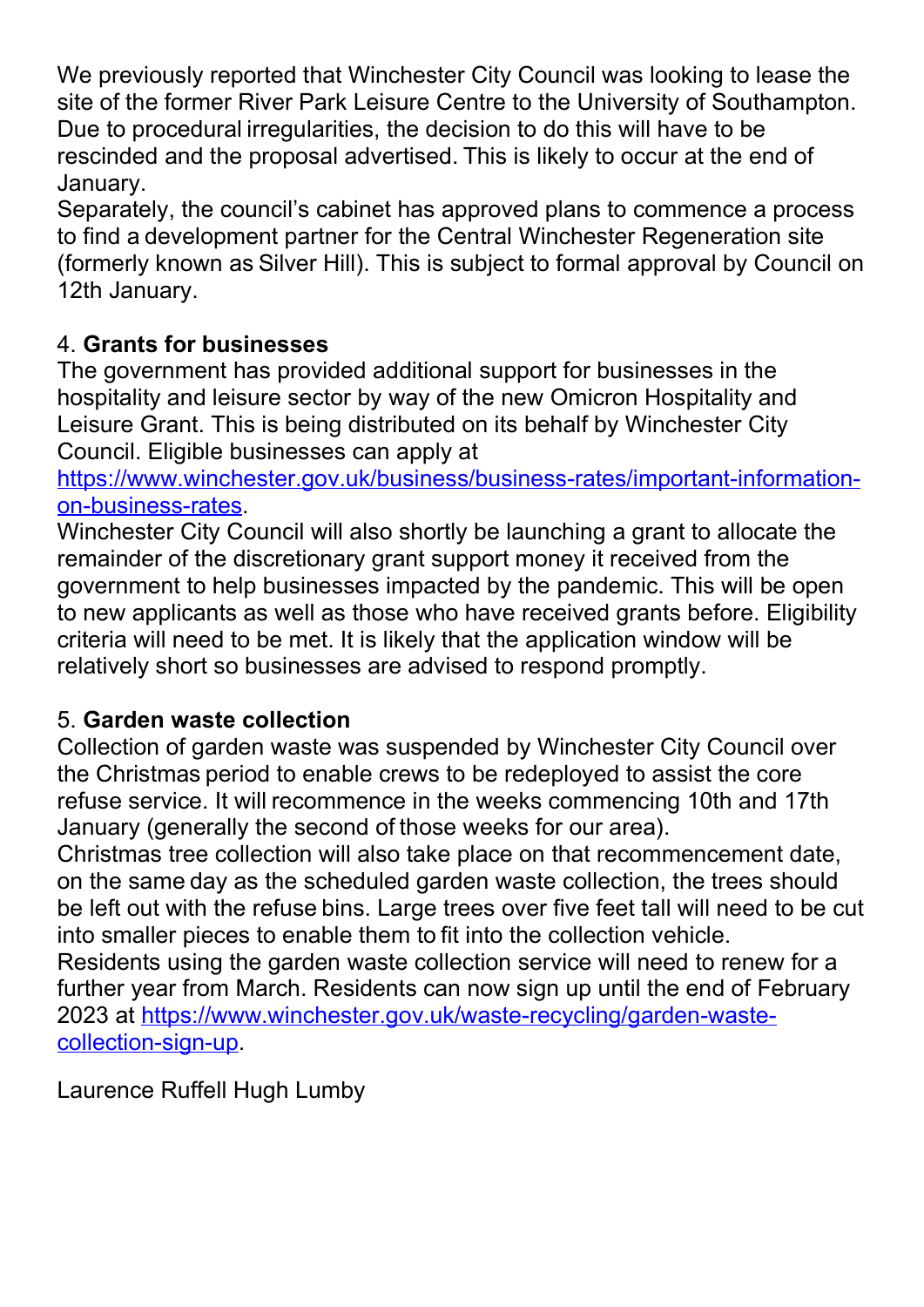# Appendix B Hampshire County Councillor report January 2022

### 1. Roads update

For those concerned about motorbike noise and speeding, especially near the A32, there is to be a parish update on Teams at 1pm on Friday 14th January. Attendees will include the PCC Donna Jones, local MPs Flick Drummond and Damian Hinds as well as HCC Councillor Russell Oppenheimer, who is responsible for roads at HCC. Details have been circulated to parishes, do let me know if you don't have them and I will send these over.

Statistics have been published by Hampshire Highways for Winchester District for last November. In that month 49 emergencies were attended, 4,440 gullies and other drainage were cleared and 766 potholes were fixed. In addition, they also coped with Storms Arwen and Barra, keeping the roads clear of fallen trees and other vegetation, debris and excess water.

General road problems should be reported online at

http://www.hants.gov.uk/transport/roadmaintenance/roadproblems.

Emergency issues on the highway can be reported outside of office hours by calling 101. In any emergency where there is a danger to life, call 999. Highway operations are continuing as normal during the Plan B restrictions. Parishes are advised to check their blue grit bins are all full in case of freezing temperatures and to contact Hampshire County Council if any need replenishing. This can be done either online at

https://www.hants.gov.uk/transport/roadmaintenance or by emailing roads@hants.gov.uk. Going forward, Hampshire County Council has agreed to put extra "recurring" funding into highway maintenance, equating to about £7 million per year, from April this year.

# 2. Support for Swanmore College

Capital funding has been made available by Hampshire County Council for the Science Laboratory refurbishment project at Swanmore College. The council is working with the college on the detail of the project with an ambition that it is delivered as soon as possible.

# 3. Community grants

I have supported various projects locally with my county councillor grant for the Meon Valley Division. These include the Shedfield Pavilion project, the Hambledon playground, the West Meon community shop, tree works in Warnford and works to the village hall in Waltham Chase.

If you have a community project in need of support then please contact me.

# 4. Support for vulnerable households

Hampshire County Council has received £7.124m from the Government's Household Support Fund to support households in need with food, energy and